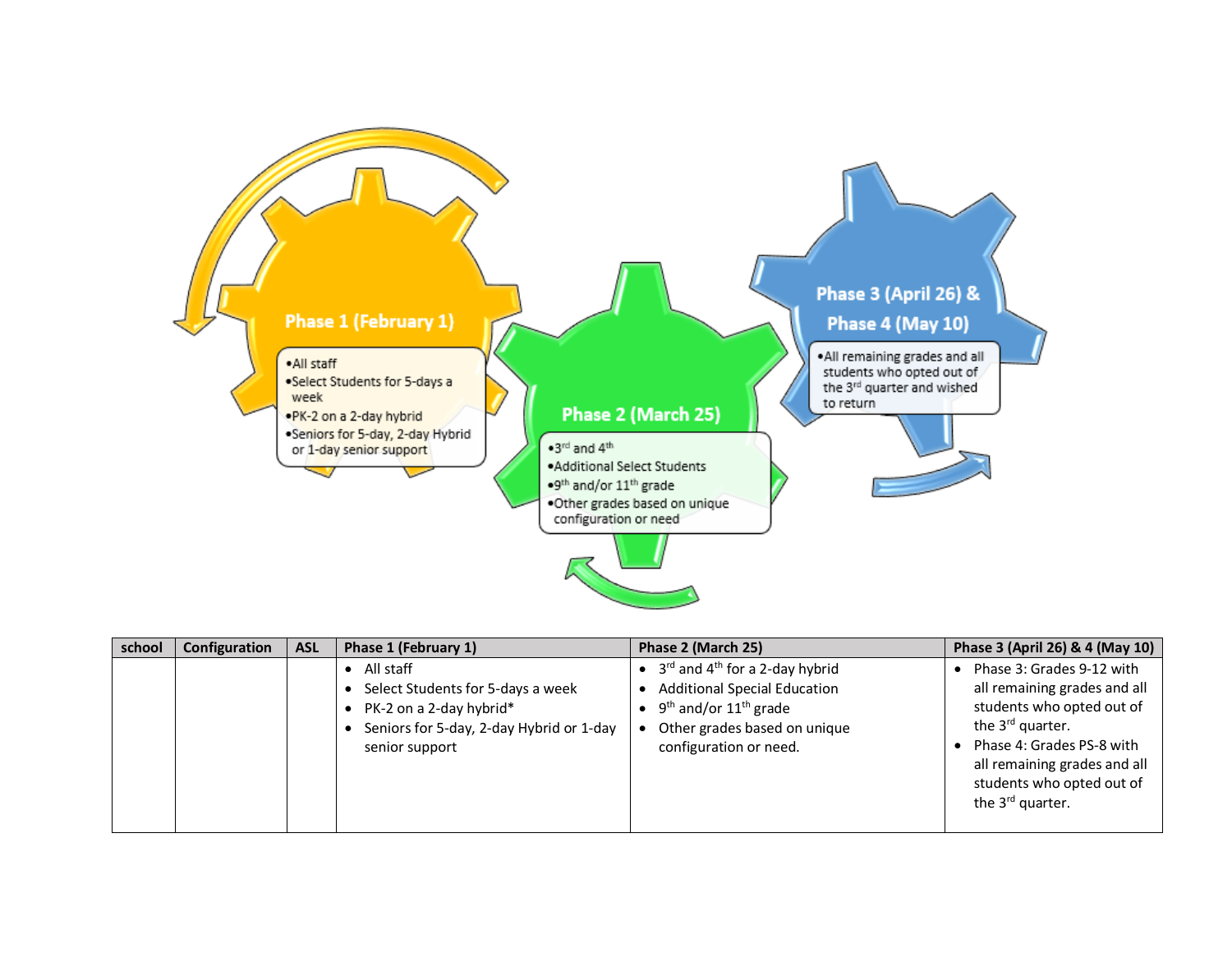| school           | Configuration     | <b>ASL</b> | Phase 1 (February 1)                                      | Phase 2 (March 25)                                            | Phase 3 (April 26) & 4 (May 10) |
|------------------|-------------------|------------|-----------------------------------------------------------|---------------------------------------------------------------|---------------------------------|
| 50               | <b>ECC (PK-2)</b> | <b>DJ</b>  | Select Students for all week and PK-2                     | Ends at Grade 2                                               |                                 |
| 59A              | <b>ECC (PK-2)</b> | <b>CD</b>  | Select Students for all week and PK-2                     | Ends at Grade 2                                               |                                 |
| 17               | <b>ECC (PK-4)</b> | <b>DJ</b>  | Select Students for all week and PK-2                     | 3rd & 4 <sup>th</sup> grades                                  |                                 |
| 48               | <b>ECC (PK-4)</b> | <b>CW</b>  | Select Students for all week and PK-2                     | $3^{\text{rd}}$ & $4^{\text{th}}$ grades                      |                                 |
| 54               | <b>ECC (PK-4)</b> | CD         | Select Students for all week and PK-2                     | 3rd & 4 <sup>th</sup> grades                                  |                                 |
| 61               | <b>ECC (PK-4)</b> | <b>CW</b>  | Select Students for all week and PK-2                     | 3rd & 4 <sup>th</sup> grades                                  |                                 |
| 64               | <b>ECC (PK-4)</b> | <b>CW</b>  | Select Students for all week and PK-2                     | $3^{rd}$ & $4^{th}$ grades                                    |                                 |
| 65               | <b>ECC (PK-4)</b> | <b>CD</b>  | Select Students for all week and PK-2                     | 3rd & 4 <sup>th</sup> grades                                  |                                 |
| 82               | <b>ECC (PK-4)</b> | CD         | Select Students for all week and PK-2                     | $3^{\text{rd}}$ & $4^{\text{th}}$ grades                      |                                 |
| 99               | <b>ECC (PK-4)</b> | <b>CW</b>  | Select Students for all week and PK-2                     | $3^{\text{rd}}$ & $4^{\text{th}}$ grades                      |                                 |
| $\mathsf{3}$     | PK-8              | <b>CW</b>  | Select Students for all week and PK-2                     | $3^{\text{rd}}$ & $4^{\text{th}}$ grades                      |                                 |
| $\boldsymbol{6}$ | PK-8              | DJ         | Select Students for all week and PK-2                     | $3^{rd}$ & $6^{th}$ grades                                    |                                 |
| 18               | PK-8              | DJ         | Select Students for all week and PK-2                     | $7th$ & $8th$ grades                                          |                                 |
| 19               | PK-8              | <b>CD</b>  | Select Students for all week and PK-2                     | 3rd & 4 <sup>th</sup> grades                                  |                                 |
| 27               | PK-8              | DJ.        | Select Students for all week and PK-2                     | 3rd & 4 <sup>th</sup> grades                                  |                                 |
| 30               | PK-8              | <b>CW</b>  | Select Students for all week and PK-2                     | $3^{rd}$ & $4^{th}$ grades                                    |                                 |
| 31               | PK-8              | <b>CD</b>  | Select Students for all week and PK-2                     | 3rd & 4 <sup>th</sup> grades                                  |                                 |
| 32               | PK-8              | <b>DJ</b>  | Select Students for all week, PK-2, 7 <sup>th</sup> & 8th | $3rd$ & 4 <sup>th</sup> grades                                |                                 |
| 33               | PK-8              | <b>CW</b>  | Select Students for all week and PK-2                     | 3rd & 4 <sup>th</sup> grades                                  |                                 |
| 37               | PK-8              | <b>CW</b>  | Select Students for all week and PK-2                     | 3rd & 4 <sup>th</sup> grades                                  |                                 |
| 43               | PK-8              | <b>DJ</b>  | Select Students for all week and PK-2                     | $3^{\text{rd}}$ & $4^{\text{th}}$ grades                      |                                 |
| 45               | PK-8              | <b>CD</b>  | Select Students for all week and PK-2                     | $3^{\text{rd}}$ & $4^{\text{th}}$ grades                      |                                 |
| 53               | PK-8              | CD         | Select Students for all week and PK-2                     | $3^{\text{rd}}$ & $4^{\text{th}}$ grades                      |                                 |
| 67               | PK-8              | <b>DJ</b>  | Select Students for all week and PK-2                     | $8th$ grade                                                   |                                 |
| 69               | PK-8              | <b>DJ</b>  | Select Students for all week and PK-2                     | 3rd & 4 <sup>th</sup> graders                                 |                                 |
| 72               | PK-8              | DJ         | Select Students for all week and PK-2                     | 3rd & 4 <sup>th</sup> grades                                  |                                 |
| 74               | PK-8              | DJ.        | Select Students for all week and PK-2                     | 3rd & 4 <sup>th</sup> grades                                  |                                 |
| 76               | PK-8              | <b>CW</b>  | Select Students for all week and PK-2                     | $3^{rd}$ & $4^{th}$ grades                                    |                                 |
| 79               | PK-8              | <b>CD</b>  | Select Students for all week and PK-2                     | $3^{\text{rd}}$ & $4^{\text{th}}$ grades                      |                                 |
| 80               | PK-8              | <b>CW</b>  | Select Students for all week and PK-2                     | 3rd & 4 <sup>th</sup> grades                                  |                                 |
| 81               | PK-8              | <b>CD</b>  | Select Students for all week and PK-2                     | 3rd & 4 <sup>th</sup> grades                                  |                                 |
| 89               | PK-8              | <b>CD</b>  | Select Students for all week and PK-2                     | 3rd & 4 <sup>th</sup> grades/ select group of 8 <sup>th</sup> |                                 |
| 92               | PK-8              | <b>CW</b>  | Select Students for all week and PK-2                     | 3rd & 4 <sup>th</sup> grades                                  |                                 |
| 93               | PK-8              | DJ         | Select Students for all week and PK-2                     | 3rd & 4 <sup>th</sup> grades                                  |                                 |
| 94               | PK-8              | <b>DJ</b>  | Select Students for all week and PK-2                     | 3rd & 4 <sup>th</sup> grades                                  |                                 |